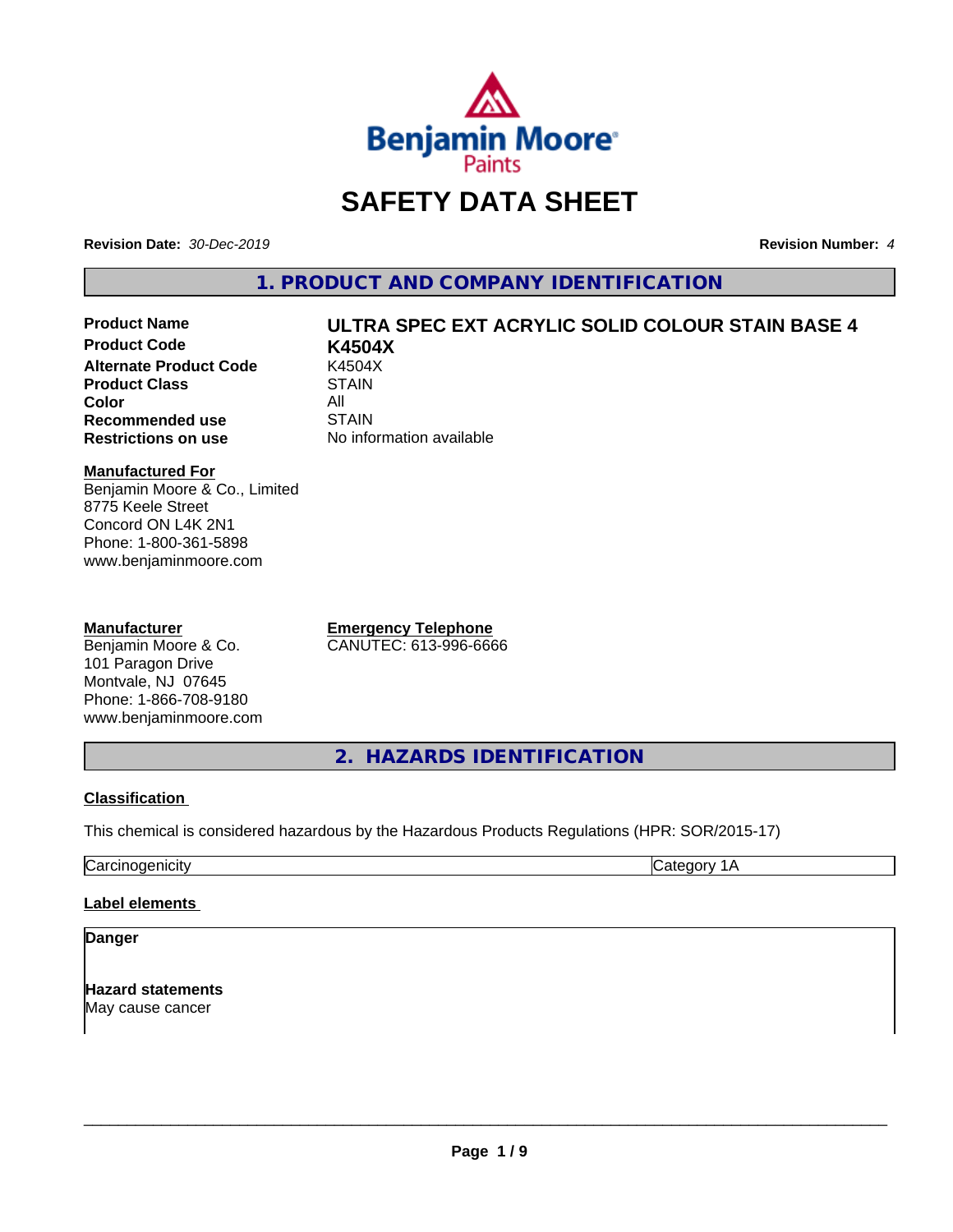

**Appearance** liquid **CODO** *Appearance liquid* **Odor** *CODO CODO* **<b>***CODO CODO CODO CODO CODO* 

#### **Precautionary Statements - Prevention**

Obtain special instructions before use Do not handle until all safety precautions have been read and understood Use personal protective equipment as required

#### **Precautionary Statements - Response**

IF exposed or concerned: Get medical advice/attention

#### **Precautionary Statements - Storage**

Store locked up

#### **Precautionary Statements - Disposal**

Dispose of contents/container to an approved waste disposal plant

#### **Other information**

No information available

#### **3. COMPOSITION INFORMATION ON COMPONENTS**

| <b>Chemical name</b>               | CAS No.    | Weight-%      | Hazardous Material<br>registry number<br>(HMIRA registry $#$ ) | Date HMIRA filed and<br>Information Review Act date exemption granted<br>(if applicable) |
|------------------------------------|------------|---------------|----------------------------------------------------------------|------------------------------------------------------------------------------------------|
| Nepheline syenite                  | 37244-96-5 | $10 - 30%$    |                                                                |                                                                                          |
| Zinc oxide                         | 1314-13-2  | - 5%          |                                                                |                                                                                          |
| Silica, crystalline                | 14808-60-7 | $0.5 - 1\%$   |                                                                |                                                                                          |
| Sodium C14-C16 olefin<br>sulfonate | 68439-57-6 | $0.1 - 0.25%$ |                                                                |                                                                                          |

\*The exact percentage (concentration) of composition has been withheld as a trade secret

#### **4. FIRST AID MEASURES**

**General Advice General Advice No hazards which require special first aid measures.** 

**Eye Contact Exercise 2.1 All 2.5 All 2.5 All 2.6 All 2.6 All 2.6 All 2.6 All 2.6 All 2.6 All 2.6 All 2.6 All 2.6 All 2.6 All 2.6 All 2.6 All 2.6 All 2.6 All 2.6 All 2.6 All 2.6 All 2.6 All 2.6 All 2.6 All 2.6 All 2.6 Al** minutes and consult a physician.

**Skin Contact** Same of the Mash off immediately with soap and plenty of water while removing all contaminated clothes and shoes.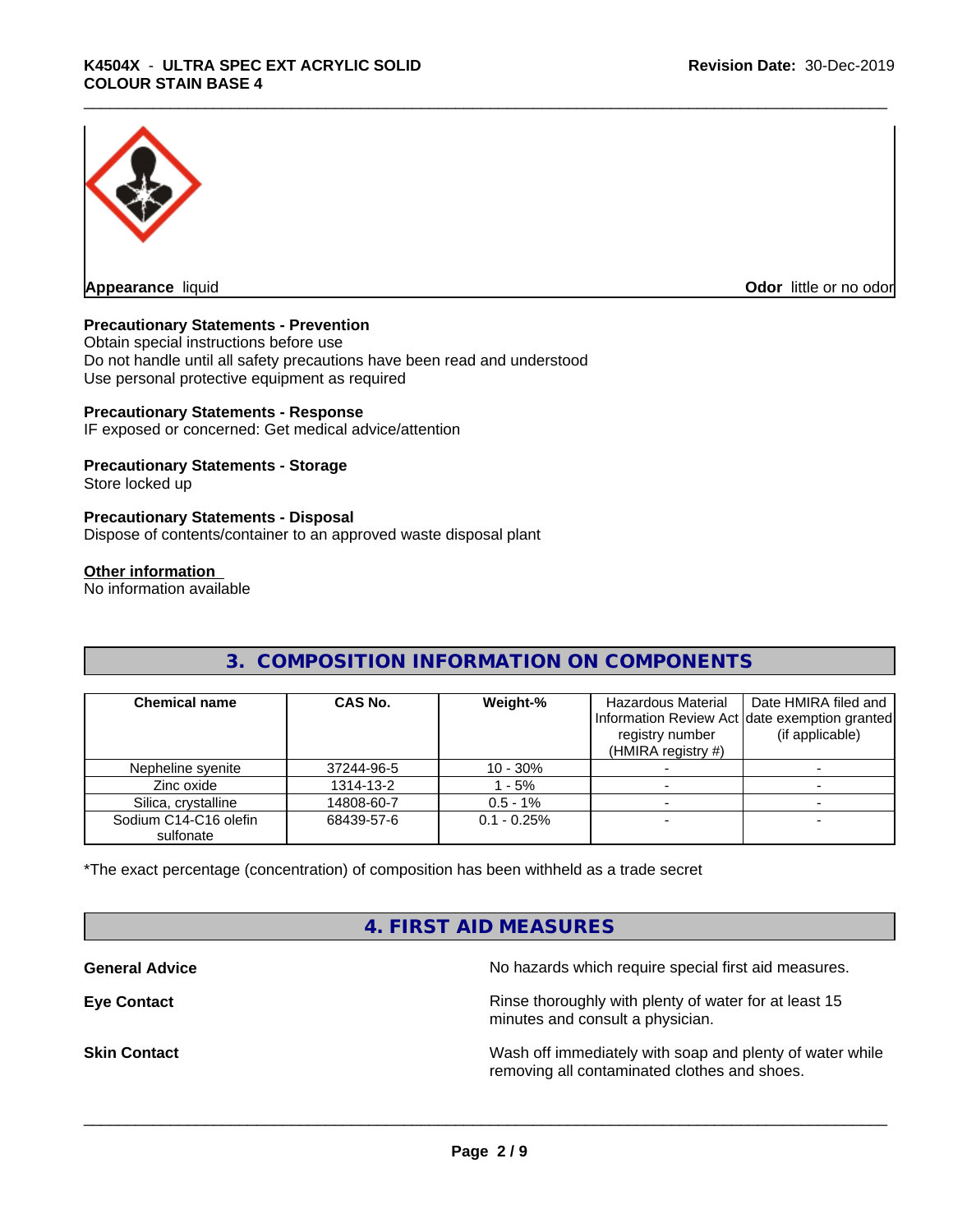| <b>Inhalation</b>                                                                | Move to fresh air. If symptoms persist, call a physician.                                                                                    |
|----------------------------------------------------------------------------------|----------------------------------------------------------------------------------------------------------------------------------------------|
| Ingestion                                                                        | Clean mouth with water and afterwards drink plenty of<br>water. Consult a physician if necessary.                                            |
| <b>Most Important Symptoms/Effects</b>                                           | None known.                                                                                                                                  |
| <b>Notes To Physician</b>                                                        | Treat symptomatically.                                                                                                                       |
|                                                                                  | 5. FIRE-FIGHTING MEASURES                                                                                                                    |
| <b>Suitable Extinguishing Media</b>                                              | Use extinguishing measures that are appropriate to local<br>circumstances and the surrounding environment.                                   |
| Protective equipment and precautions for firefighters                            | As in any fire, wear self-contained breathing apparatus<br>pressure-demand, MSHA/NIOSH (approved or equivalent)<br>and full protective gear. |
| <b>Specific Hazards Arising From The Chemical</b>                                | Closed containers may rupture if exposed to fire or<br>extreme heat.                                                                         |
| <b>Sensitivity to mechanical impact</b>                                          | No                                                                                                                                           |
| Sensitivity to static discharge                                                  | No                                                                                                                                           |
| <b>Flash Point Data</b><br>Flash point (°F)<br>Flash Point (°C)<br><b>Method</b> | Not applicable<br>Not applicable<br>Not applicable                                                                                           |
| <b>Flammability Limits In Air</b>                                                |                                                                                                                                              |
| Lower flammability limit:<br><b>Upper flammability limit:</b>                    | Not applicable<br>Not applicable                                                                                                             |
| Flammability: 0<br><b>NFPA</b><br>Health: 1                                      | Instability: 0<br><b>Special: Not Applicable</b>                                                                                             |
| NEDA Logand                                                                      |                                                                                                                                              |

#### **NFPA Legend**

- 0 Not Hazardous
- 1 Slightly
- 2 Moderate
- 3 High
- 4 Severe

*The ratings assigned are only suggested ratings, the contractor/employer has ultimate responsibilities for NFPA ratings where this system is used.*

*Additional information regarding the NFPA rating system is available from the National Fire Protection Agency (NFPA) at www.nfpa.org.*

### **6. ACCIDENTAL RELEASE MEASURES**

**Personal Precautions Avoid contact with skin, eyes and clothing. Ensure** Avoid contact with skin, eyes and clothing. Ensure adequate ventilation.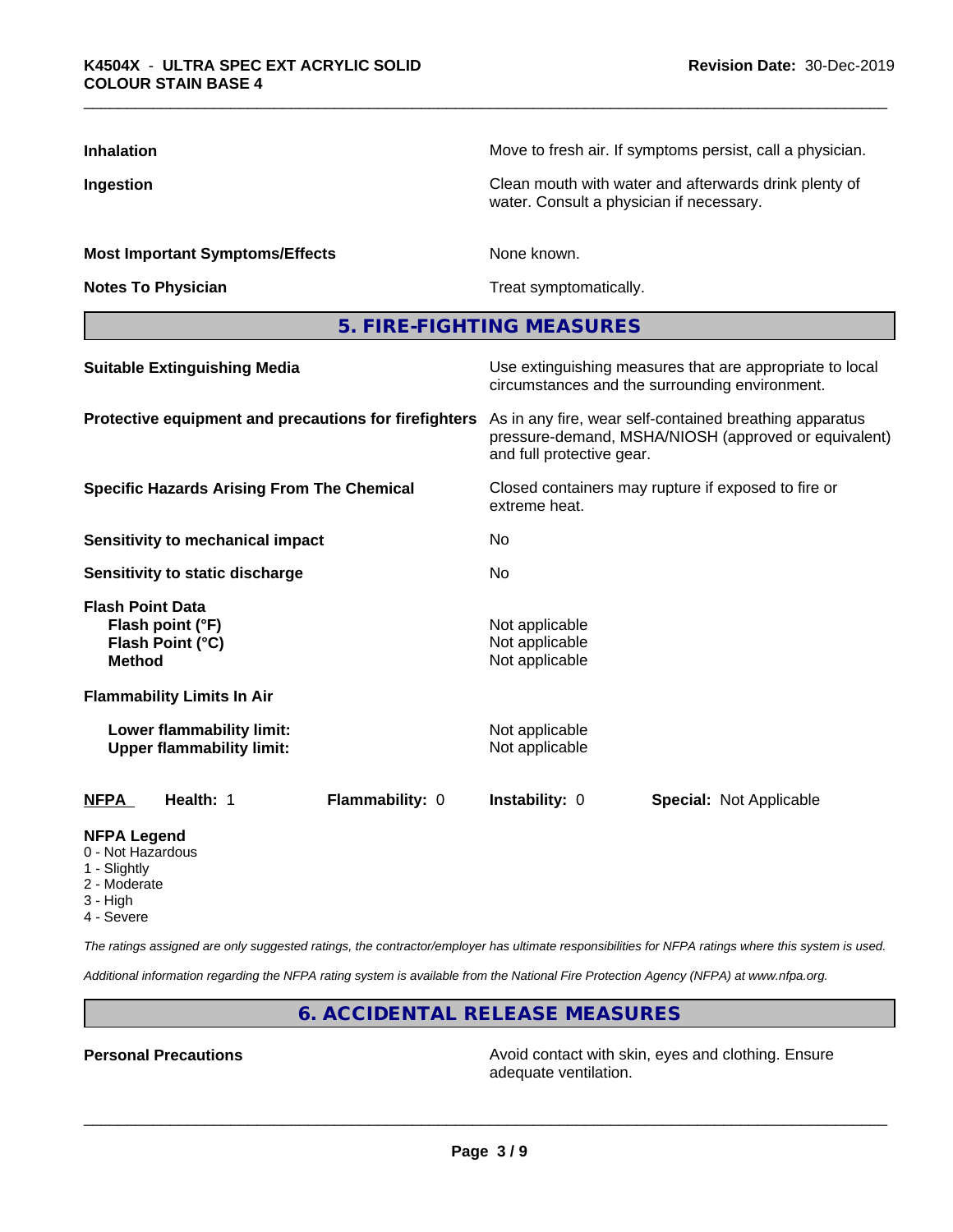**Other Information Determined Information Prevent further leakage or spillage if safe to do so.** 

**Environmental precautions** See Section 12 for additional Ecological Information.

**Methods for Cleaning Up Example 20 All 20 All 20 All 20 Soak** up with inert absorbent material. Sweep up and shovel into suitable containers for disposal.

#### **7. HANDLING AND STORAGE**

**Handling Handling Avoid contact with skin, eyes and clothing. Avoid breathing** vapors, spray mists or sanding dust. In case of insufficient ventilation, wear suitable respiratory equipment.

**Storage Keep container tightly closed. Keep out of the reach of Keep** container tightly closed. Keep out of the reach of children.

#### **Incompatible Materials Incompatible Materials No information available**

#### **8. EXPOSURE CONTROLS/PERSONAL PROTECTION**

#### **Exposure Limits**

| <b>Chemical name</b> | <b>ACGIH TLV</b>             | <b>Alberta</b>                  | <b>British Columbia</b>         | <b>Ontario</b>           | Quebec                       |
|----------------------|------------------------------|---------------------------------|---------------------------------|--------------------------|------------------------------|
| Nepheline syenite    | N/E                          | N/E                             | N/E                             | 10 mg/m $3$ - TWA        | N/E                          |
| Zinc oxide           | STEL: $10 \text{ mg/m}^3$    | $2 \text{ mg/m}^3$ - TWA        | $2 \text{ mg/m}^3$ - TWA        | $2 \text{ mg/m}^3$ - TWA | $10 \text{ mg/m}^3$ - TWAEV  |
|                      | respirable particulate       | 10 $mq/m3$ - STEL               | 10 $mq/m3$ - STEL               | 10 mg/m $3 -$ STEL       | $5 \text{ mg/m}^3$ - TWAEV   |
|                      | matter                       |                                 |                                 |                          | 10 mg/m $3 -$ STEV           |
|                      | TWA: $2 \text{ mg/m}^3$      |                                 |                                 |                          |                              |
|                      | respirable particulate       |                                 |                                 |                          |                              |
|                      | matter                       |                                 |                                 |                          |                              |
| Silica, crystalline  | TWA: 0.025 mg/m <sup>3</sup> | $0.025$ mg/m <sup>3</sup> - TWA | $0.025$ mg/m <sup>3</sup> - TWA | $0.10$ mg/m $3 - TWA$    | $0.1 \text{ mg/m}^3$ - TWAEV |
|                      | respirable particulate       |                                 |                                 |                          |                              |
|                      | matter                       |                                 |                                 |                          |                              |

#### **Legend**

ACGIH - American Conference of Governmental Industrial Hygienists

Alberta - Alberta Occupational Exposure Limits

British Columbia - British Columbia Occupational Exposure Limits

Ontario - Ontario Occupational Exposure Limits

Quebec - Quebec Occupational Exposure Limits

N/E - Not established

#### **Personal Protective Equipment**

**Engineering Measures Ensure adequate ventilation, especially in confined areas.** 

**Eye/Face Protection** Safety glasses with side-shields. **Skin Protection Protection Protective gloves and impervious clothing. Respiratory Protection In case of insufficient ventilation wear suitable respiratory** equipment.

**Hygiene Measures Avoid contact with skin, eyes and clothing. Remove and Avoid contact with skin, eyes and clothing. Remove and Avoid contact with skin, eyes and clothing. Remove and** wash contaminated clothing before re-use. Wash thoroughly after handling.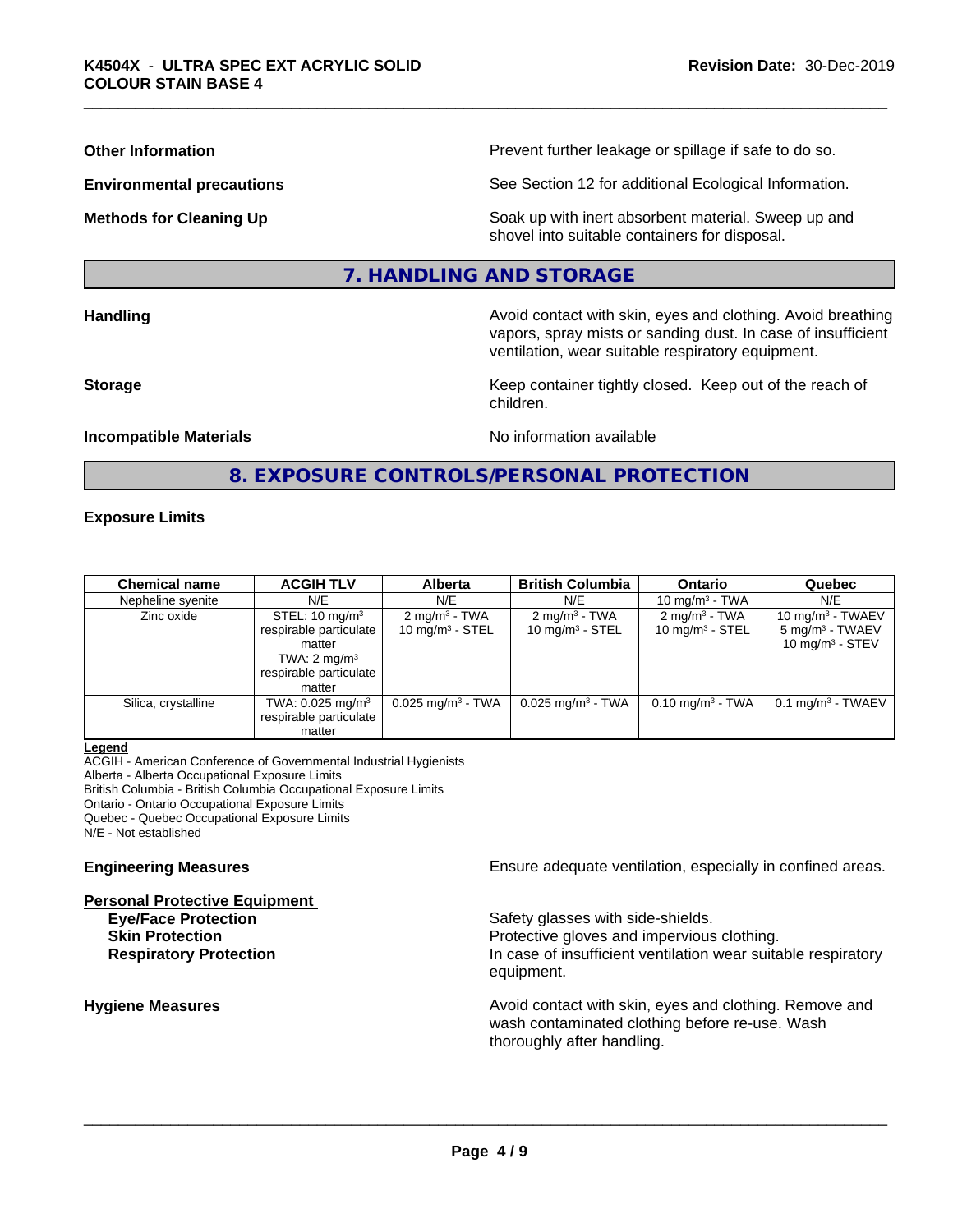#### **9. PHYSICAL AND CHEMICAL PROPERTIES**

**Appearance** liquid **Odor** little or no odor **Odor Threshold No information available No information available Density (lbs/gal)** 10.05 - 10.15 **Specific Gravity** 1.20 - 1.22 **pH** No information available **Viscosity (cps)** No information available **Solubility(ies)** No information available **Water solubility**<br> **Evaporation Rate**<br> **Evaporation Rate**<br> **Evaporation Rate Vapor pressure** No information available **Vapor density**<br> **We Solids** (*We Solids* ) (*We Solids* ) (*We Solids* ) (*Me Solids* ) (*Me Solids* ) (*Me Solids* ) (*Me Solids* ) (*Me Solids* ) (*Me Solids* ) (*Me Solids* ) (*Me Solids* ) (*Me Solids* ) (*Me Solids* **Wt. % Solids** 40 - 50<br> **Vol. % Solids** 30 - 40 **Vol. % Solids Wt. % Volatiles** 50 - 60 **Vol. % Volatiles** 60 - 70 **VOC Regulatory Limit (g/L)** < 100 **Boiling Point (°F)** 212 **Boiling Point (°C)** 100 **Freezing point (°F)** 32 **Freezing Point (°C)** 0 **Flash point (°F)** Not applicable **Flash Point (°C)** Not applicable **Method** Not applicable **Flammability (solid, gas)** Not applicable **Upper flammability limit:** Not applicable **Lower flammability limit:**<br> **Autoignition Temperature (°F)** Not applicable havailable available **Autoignition Temperature (°F) Autoignition Temperature (°C)**<br> **Decomposition Temperature (°F)** No information available **Decomposition Temperature (°F) Decomposition Temperature (°C)** No information available **Partition coefficient Contract Contract Contract Contract Contract Contract Contract Contract Contract Contract Contract Contract Contract Contract Contract Contract Contract Contract Contract Contract Contract Contract** 

**No information available** 

## **10. STABILITY AND REACTIVITY**

| <b>Reactivity</b>                       | Not Applicable                           |
|-----------------------------------------|------------------------------------------|
| <b>Chemical Stability</b>               | Stable under normal conditions.          |
| <b>Conditions to avoid</b>              | Prevent from freezing.                   |
| <b>Incompatible Materials</b>           | No materials to be especially mentioned. |
| <b>Hazardous Decomposition Products</b> | None under normal use.                   |
| Possibility of hazardous reactions      | None under normal conditions of use.     |

#### **11. TOXICOLOGICAL INFORMATION**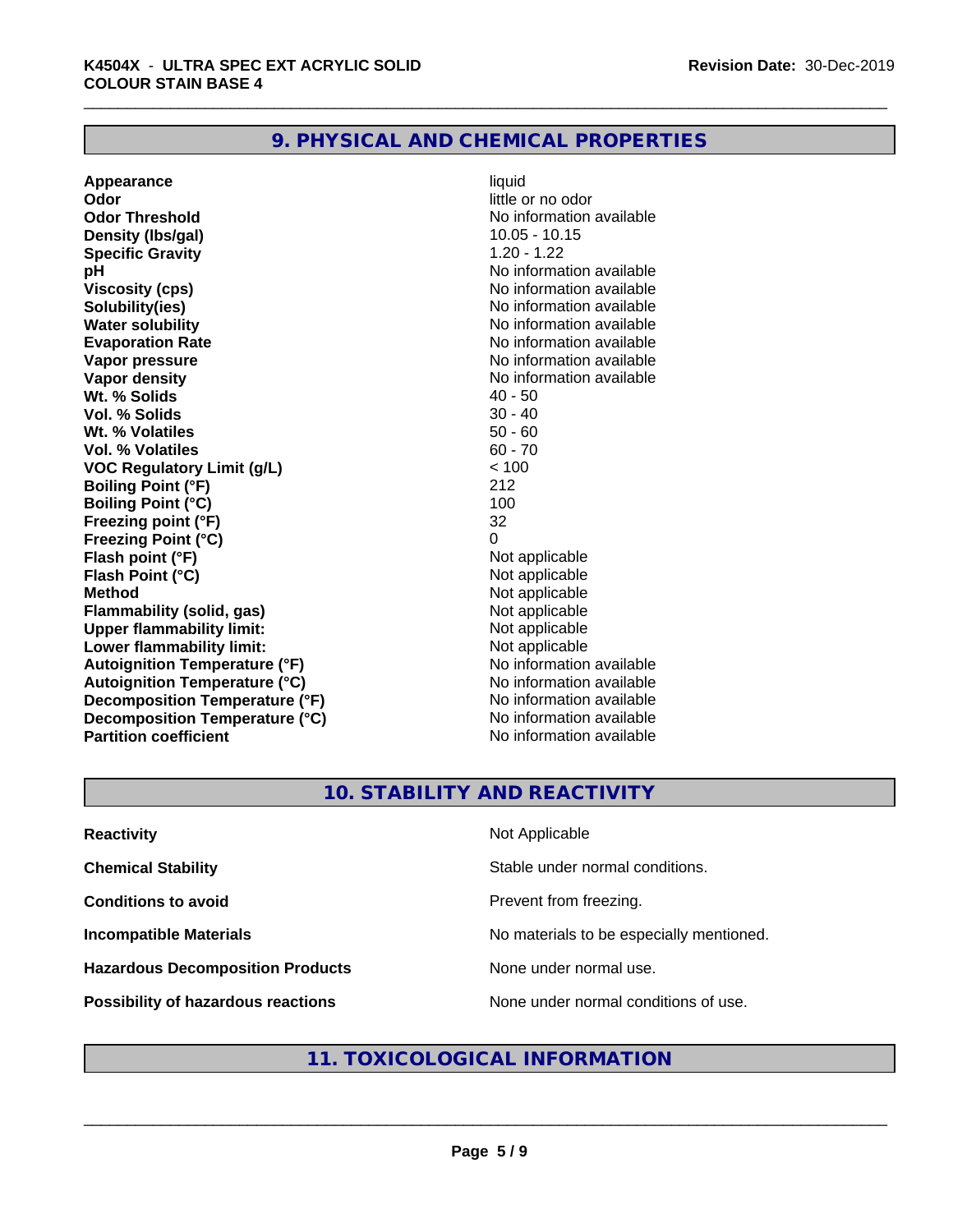| <b>Product Information</b><br>Information on likely routes of exposure                                                                                                                                                                            |                                                                                                                                                                                                                                                                                          |
|---------------------------------------------------------------------------------------------------------------------------------------------------------------------------------------------------------------------------------------------------|------------------------------------------------------------------------------------------------------------------------------------------------------------------------------------------------------------------------------------------------------------------------------------------|
| <b>Principal Routes of Exposure</b>                                                                                                                                                                                                               | Eye contact, skin contact and inhalation.                                                                                                                                                                                                                                                |
| <b>Acute Toxicity</b><br><b>Product Information</b>                                                                                                                                                                                               | No information available                                                                                                                                                                                                                                                                 |
| Symptoms related to the physical, chemical and toxicological characteristics                                                                                                                                                                      |                                                                                                                                                                                                                                                                                          |
| <b>Symptoms</b>                                                                                                                                                                                                                                   | No information available                                                                                                                                                                                                                                                                 |
| Delayed and immediate effects as well as chronic effects from short and long-term exposure                                                                                                                                                        |                                                                                                                                                                                                                                                                                          |
| Eye contact<br><b>Skin contact</b>                                                                                                                                                                                                                | May cause slight irritation<br>Substance may cause slight skin irritation. Prolonged or<br>repeated contact may dry skin and cause irritation.                                                                                                                                           |
| <b>Inhalation</b><br>Ingestion                                                                                                                                                                                                                    | May cause irritation of respiratory tract.<br>Ingestion may cause gastrointestinal irritation, nausea,<br>vomiting and diarrhea.                                                                                                                                                         |
| <b>Sensitization</b><br><b>Neurological Effects</b><br><b>Mutagenic Effects</b><br><b>Reproductive Effects</b><br><b>Developmental Effects</b><br><b>Target organ effects</b><br><b>STOT - single exposure</b><br><b>STOT - repeated exposure</b> | No information available.<br>No information available.<br>No information available.<br>No information available.<br>No information available.<br>No information available.<br>No information available.<br>Causes damage to organs through prolonged or repeated<br>exposure if inhaled. |
| Other adverse effects<br><b>Aspiration Hazard</b>                                                                                                                                                                                                 | No information available.<br>No information available.                                                                                                                                                                                                                                   |

**Numerical measures of toxicity**

#### **The following values are calculated based on chapter 3.1 of the GHS document**

**ATEmix (oral)** 348242 mg/kg

#### **Component Information**

| Chemical name                   | Oral LD50            | Dermal LD50               | Inhalation LC50 |
|---------------------------------|----------------------|---------------------------|-----------------|
| Zinc oxide                      | $>$ 5000 mg/kg (Rat) |                           |                 |
| 1314-13-2                       |                      |                           |                 |
| Sodium C14-C16 olefin sulfonate | $= 2220$ mg/kg (Rat) | (Rabbit)<br>> 740 mg/kg ( |                 |
| 68439-57-6                      |                      |                           |                 |

#### **Carcinogenicity**

*The information below indicateswhether each agency has listed any ingredient as a carcinogen:.*

| <b>Chemical name</b>   | <b>IARC</b>        | <b>NTP</b>             |
|------------------------|--------------------|------------------------|
|                        | - Human Carcinogen | Known Human Carcinogen |
| Silica,<br>crystalline |                    |                        |

**•** Crystalline Silica has been determined to be carcinogenic to humans by IARC (1) when in respirable form. Risk of<br> **Page 6/9**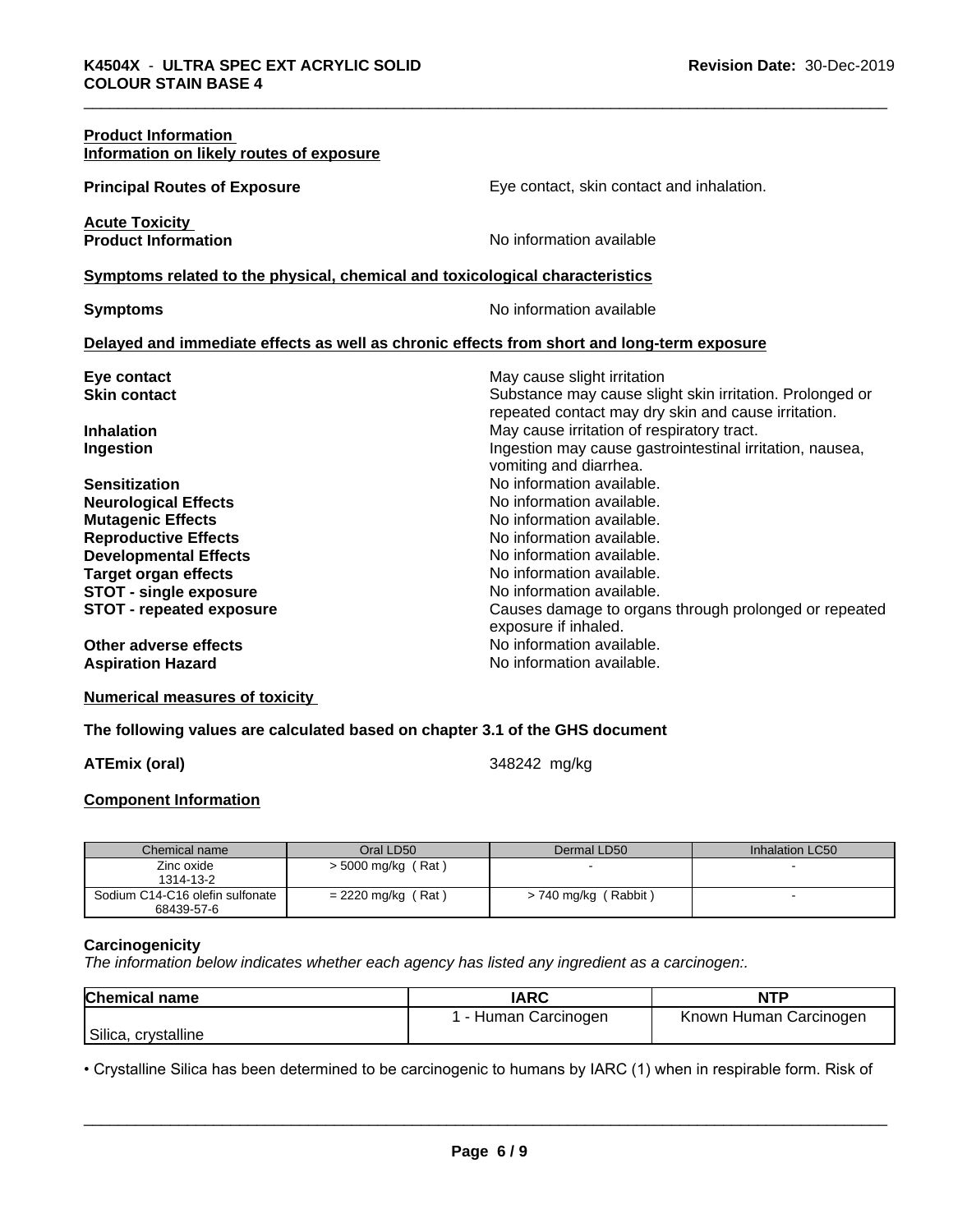cancer depends on duration and level of inhalation exposure to spray mist or dust from sanding the dried paint.

#### **Legend**

IARC - International Agency for Research on Cancer NTP - National Toxicity Program OSHA - Occupational Safety & Health Administration

**12. ECOLOGICAL INFORMATION**

#### **Ecotoxicity Effects**

The environmental impact of this product has not been fully investigated.

#### **Product Information**

#### **Acute Toxicity to Fish**

No information available

#### **Acute Toxicity to Aquatic Invertebrates**

No information available

#### **Acute Toxicity to Aquatic Plants**

No information available

#### **Persistence / Degradability**

No information available.

#### **Bioaccumulation**

No information available.

#### **Mobility in Environmental Media**

No information available.

#### **Ozone**

No information available

#### **Component Information**

#### **Acute Toxicity to Fish**

No information available

#### **Acute Toxicity to Aquatic Invertebrates**

No information available

#### **Acute Toxicity to Aquatic Plants**

No information available

#### **13. DISPOSAL CONSIDERATIONS**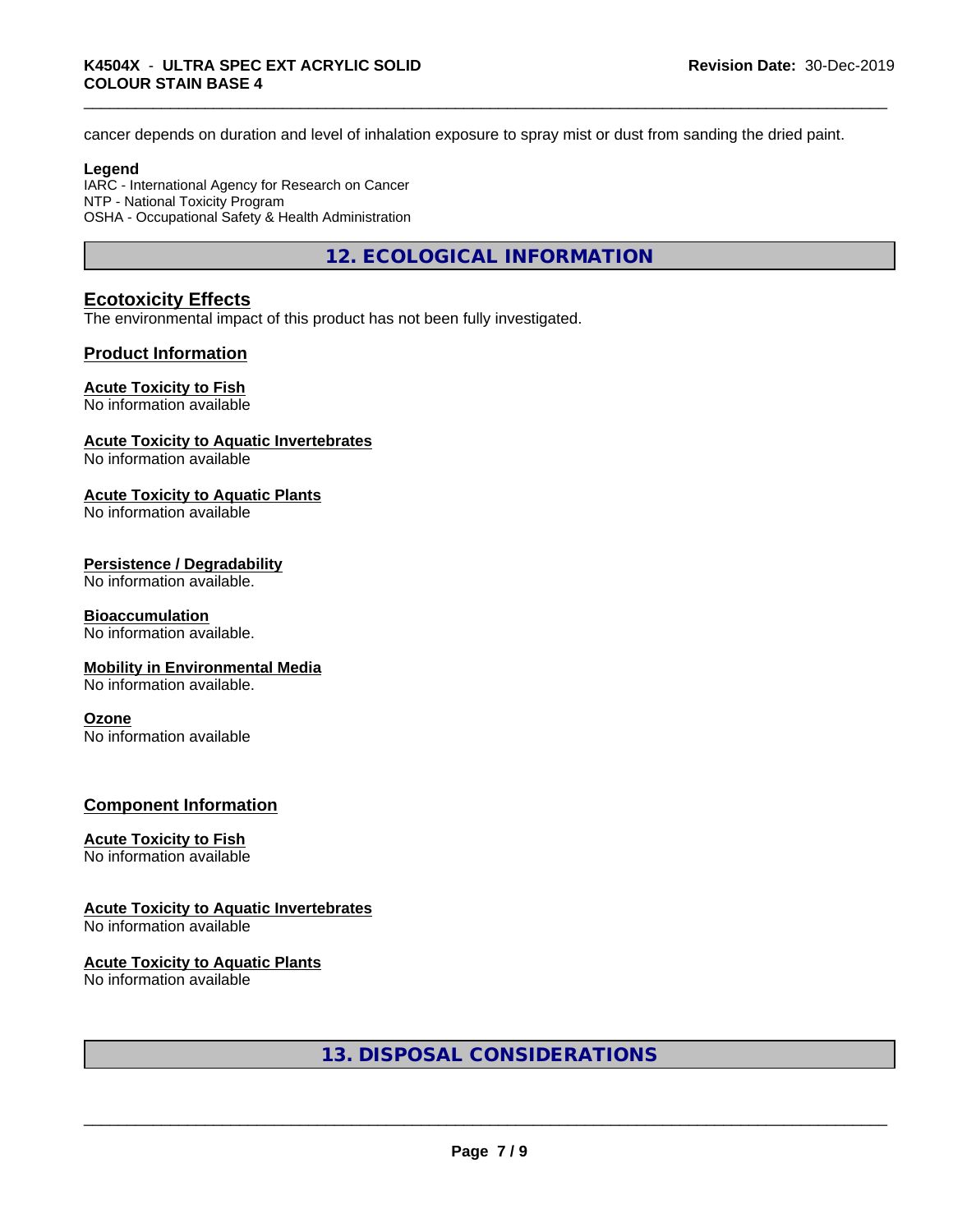**Waste Disposal Method Dispose of in accordance with federal, state, provincial,** and local regulations. Local requirements may vary, consult your sanitation department or state-designated environmental protection agency for more disposal options.

#### **14. TRANSPORT INFORMATION**

**TDG** Not regulated

**ICAO / IATA** Not regulated

**IMDG / IMO** Not regulated

#### **15. REGULATORY INFORMATION**

#### **International Inventories**

| <b>TSCA: United States</b> | Yes - All components are listed or exempt. |
|----------------------------|--------------------------------------------|
| <b>DSL: Canada</b>         | Yes - All components are listed or exempt. |

#### **National Pollutant Release Inventory (NPRI)**

#### **NPRI Parts 1- 4**

This product contains the following Parts 1-4 NPRI chemicals:

*None*

#### **NPRI Part 5** This product contains the following NPRI Part 5 Chemicals:

*None*

#### **WHMIS Regulatory Status**

This product has been classified in accordance with the hazard criteria of the Hazardous Products Regulations (HPR) and the SDS contains all the information required by the HPR.

|                                          |            | <b>16. OTHER INFORMATION</b> |                      |          |  |
|------------------------------------------|------------|------------------------------|----------------------|----------|--|
| HMIS -                                   | Health: 1* | Flammability: 0              | <b>Reactivity: 0</b> | $PPE: -$ |  |
| <b>HMIS Legend</b><br>0 - Minimal Hazard |            |                              |                      |          |  |
| 1 - Slight Hazard<br>2 - Moderate Hazard |            |                              |                      |          |  |
| 3 - Serious Hazard                       |            |                              |                      |          |  |